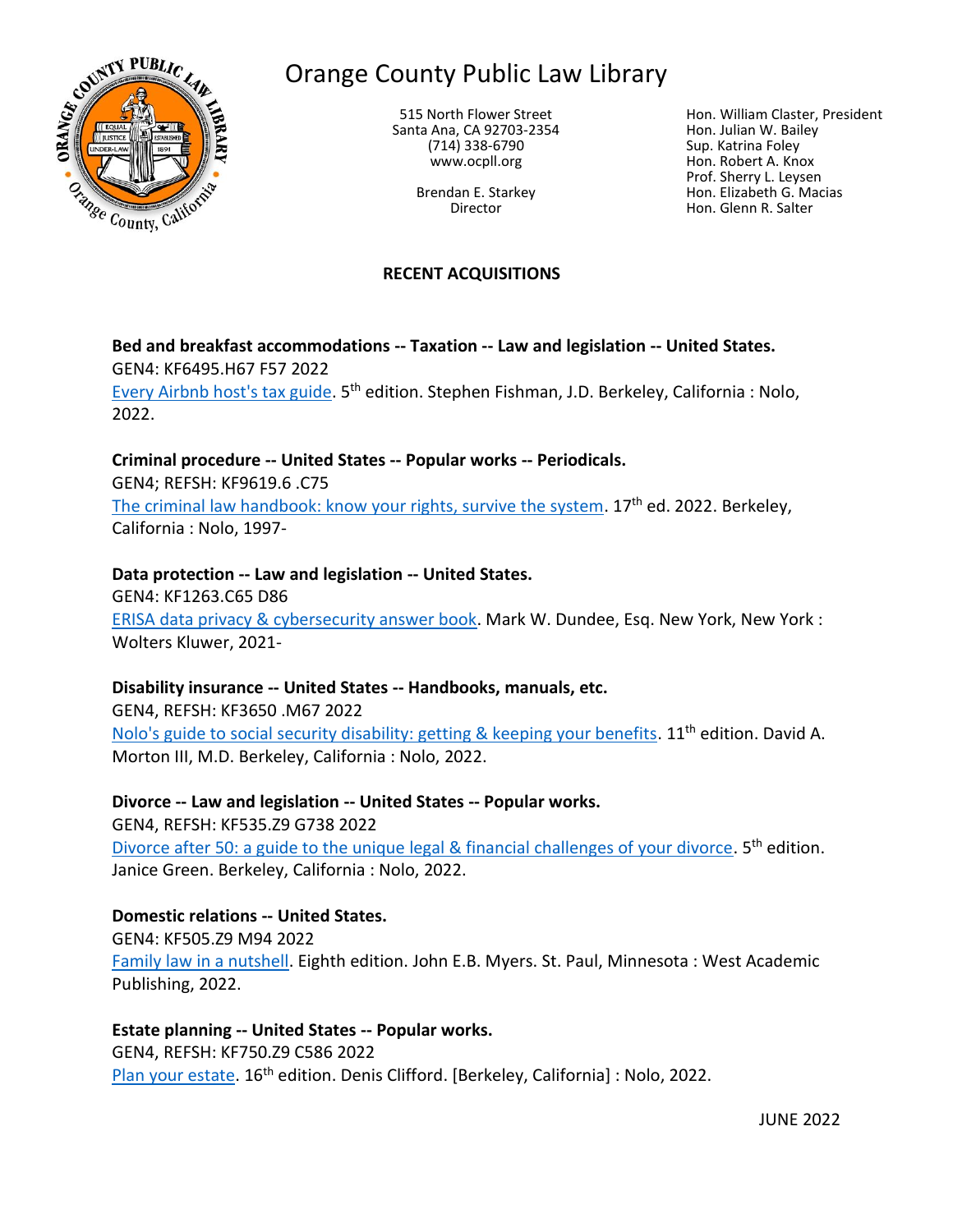#### **Historic preservation -- Law and legislation -- United States -- Legal research.** GEN4: KF4310.A1 F53 2022

[Historic preservation law: a legal research guide.](https://innopac.ocpll.org/record=b247369) Carol A. Fichtelman, Esq. Getzville, New York : William S. Hein & Co., Inc., 2022.

#### **Independent contractors -- Legal status, laws, etc. -- United States -- Popular works.**

GEN4: KF390.I54 F57 2022 [Working for yourself: law & taxes for independent contractors, freelancers & gig workers of all](https://innopac.ocpll.org/record=b244538)  [types.](https://innopac.ocpll.org/record=b244538) 12<sup>th</sup> edition. Stephen Fishman, J.D. [Berkeley, California] : Nolo, 2022.

## **Intellectual property -- United States -- Popular works.**

GEN4, REFSH: KF2980 .E44 2022 [Patent, copyright & trademark: an intellectual property desk reference.](https://innopac.ocpll.org/record=b247926) 17<sup>th</sup> Edition. Richard Stim. Berkley, California : Nolo, 2022.

#### **Land use -- Law and legislation -- California.**

GEN3: KFC811 .C87

[California land use & planning law.](https://innopac.ocpll.org/record=b1895643) 37th ed. 2020. Point Arena, California : Solano Press Books, [2016]-

## **Law offices -- United States.**

GEN4: KF318 .A7518 2022

[The ABA cybersecurity handbook: a resource for attorneys, law firms, and business](https://innopac.ocpll.org/record=b247928)  [professionals.](https://innopac.ocpll.org/record=b247928) Third edition. Jill D. Rhodes, Robert S. Litt, and Paul Rosenzweig, editors. Chicago, Illinois : American Bar Association, Cybersecurity Legal Task Force, 2022.

## **Lawyers -- Retirement -- United States -- Planning.**

GEN4: KF316.7 .J37 2022 [The discerning investor: personal portfolio management in retirement for lawyers \(and their](https://innopac.ocpll.org/record=b247931)  [clients\).](https://innopac.ocpll.org/record=b247931) Julie Jason, JD, LLM. Chicago, Illinois : American Bar Association, Senior Lawyers Division, 2022.

#### **Mental health laws -- United States.**

GEN4: KF3828 .M94 2022

[Mental health law in a nutshell.](https://innopac.ocpll.org/record=b247923) Third edition. John E.B. Myers. St. Paul, Minnesota : West Academic Publishing, 2022.

#### **Misrepresentation (Insurance law) -- United States -- States.**

GEN4: KF9368 .M57 2022

[Misrepresentation in the life, health, and disability insurance application process: a national](https://innopac.ocpll.org/record=b247932)  [survey.](https://innopac.ocpll.org/record=b247932) Third edition. Joseph M. Hamilton and Joseph R. Jeffery, editors. Chicago, Illinois : American Bar Association, Tort, Trial and Insurance Practice Section, 2022.